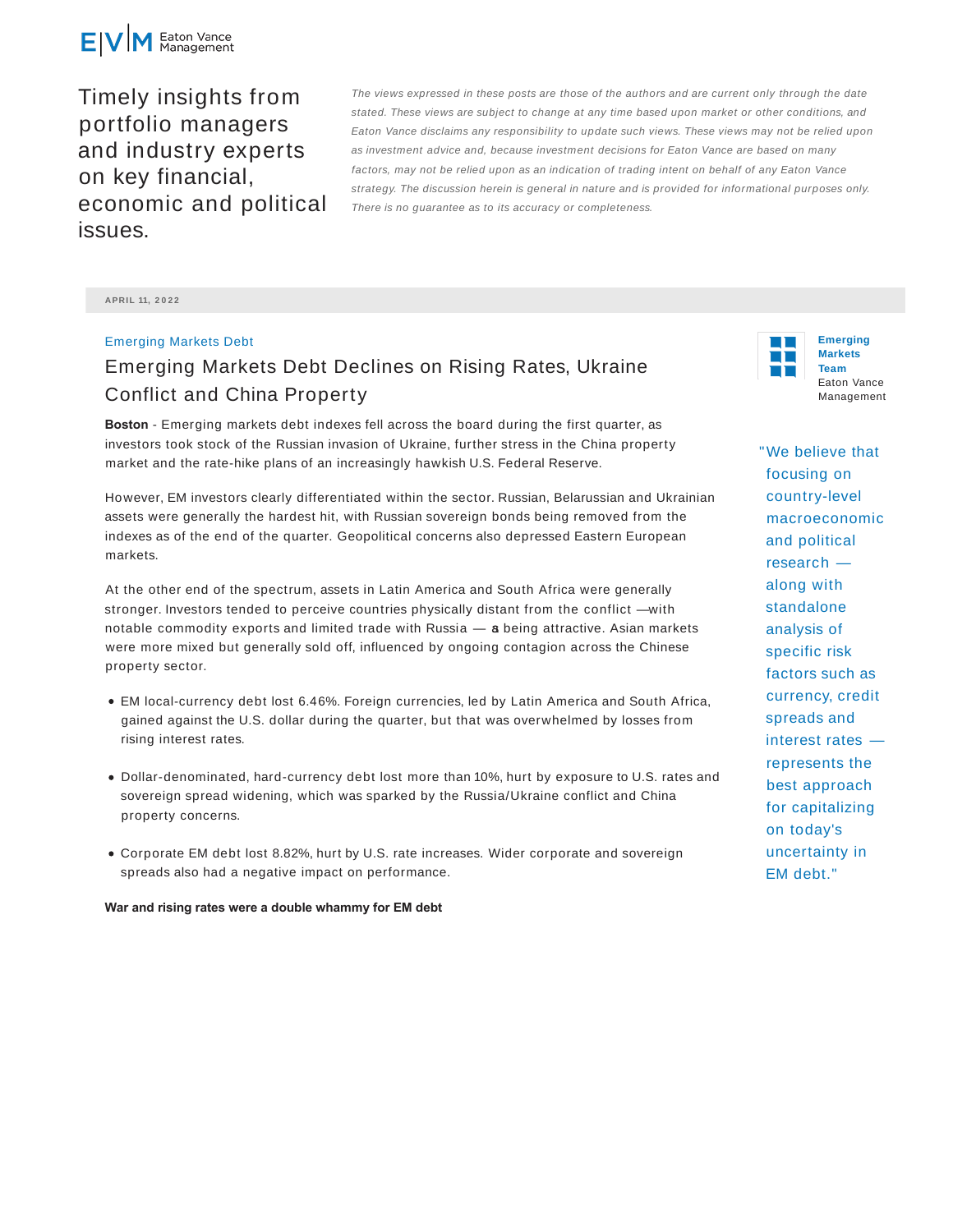

## Index performance recap Q1 2022

Sources: JP Morgan, Eaton Vance as of March 31, 2022. The vertical axis reflects the amount contributed by each factor to total return — adding the bars above 0% and below 0% (negative numbers) results in the total return in the headline. **FX** is the gain or loss in the GBI-EM from currency changes relative to the U.S. dollar. **EURUSD** reflects the portion of currency movement in the GBI-EM that is explained by the change of the euro (EUR) versus the U.S. dollar (USD). **Rates** refers to the contribution of change in local-currency interest rates in the GBI-EM. **Carry** refers to the risk-free returns in each GBI-EM country that cannot be attributed to FX, EURUSD or rates. **Sovereign Credit Spread** refers to the spread above U.S. Treasurys in the EMBI paid by a country. **Corporate Credit Spread** is the spread above the sovereign spread paid by an EM corporate issuer. **U.S. Treasury** refers to the contribution to return in the EMBI and CEMBI (both dollardenominated indexes) due to interest-rate changes on the U.S. Treasury.

## **Looking ahead**

Looking forward to the remainder of 2022, we are optimistic on EM debt, as valuations appear to be well-compensating investors for the risk.

The Russia/Ukraine war is a humanitarian tragedy that carries implications for the world order well beyond the scope of this blog, and it will continue to drive headlines - potentially fo quite some time.

Fundamentals are mixed: generally speaking, commodity exporters are in better shape while importers are more challenged. Fed tightening is a concern, but markets appear to be pricing that in somewhat aggressively. COVID appears to broadly be less of a concern albeit with notable exceptions for example. China